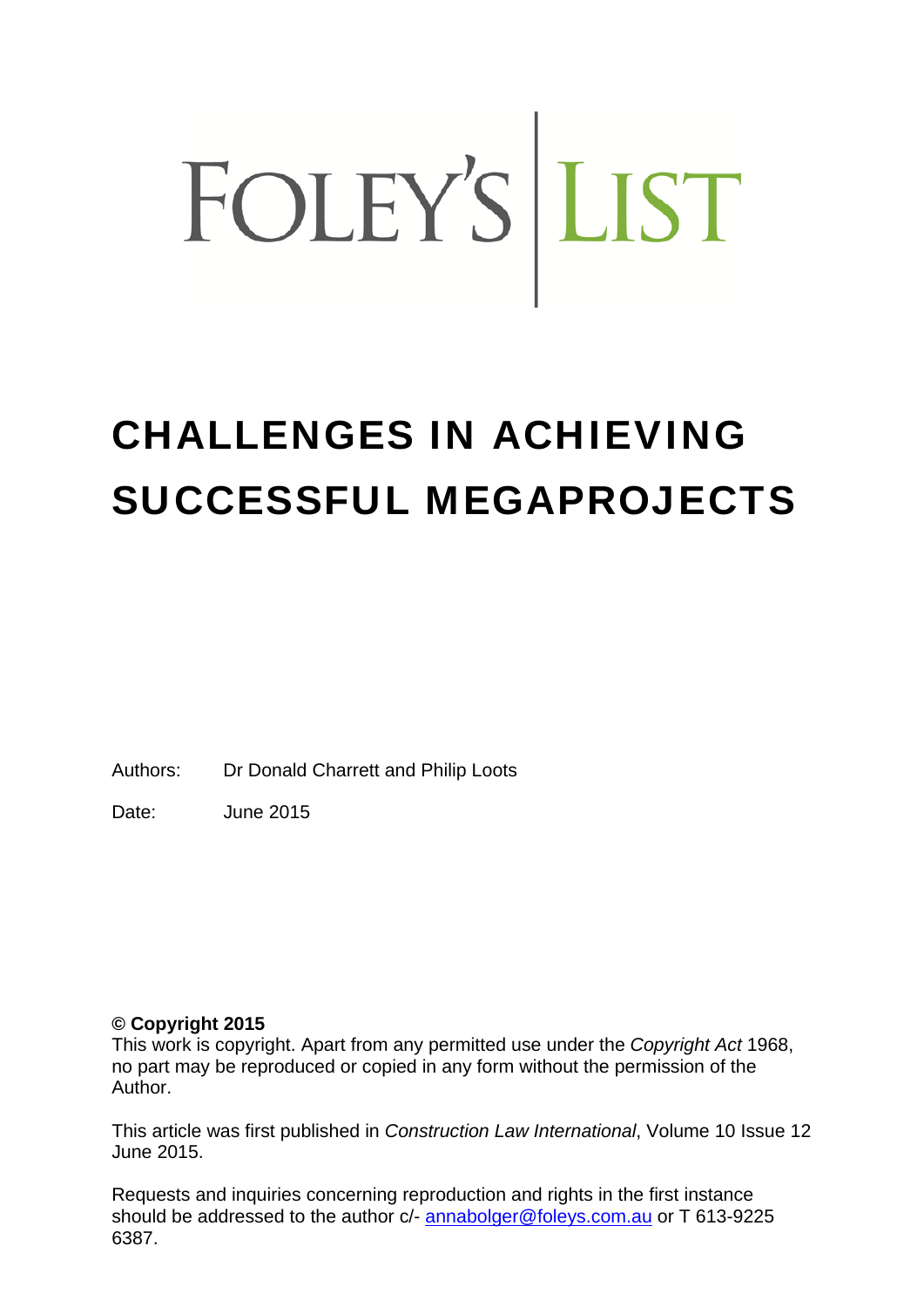

The Three Gorges Dam in China – the world's largest power station in terms of installed capacity (22,500 MW). Credit: Thomas Barrat / Shutterstock

## Challenges in achieving successful megaprojects

Megaproject are projects with a capital cost in excess of US\$1bn. On one estimate, 65 per cent of megaprojects are failures. Project scoping and risk allocation are central to improving outcomes.

#### **Dr Donald Charrett** and **Philip Loots** *Loots&Charrett Pty*

*Ltd*

#### Introduction

Megaprojects are increasingly common around the world. For the purposes of this article, a megaproject is a project with a capital cost in excess of US\$1bn. Megaprojects are large-scale projects involving substantial capital expenditure and cash flow, and a correspondingly large design, procurement and construction workforce that must be appropriately managed. Further, the scale and number of interfaces in a megaproject necessarily imply a level of complexity greater than in smaller projects.

The financial significance of megaprojects to their owners is self-evident: they consume large amounts of capital that is invested for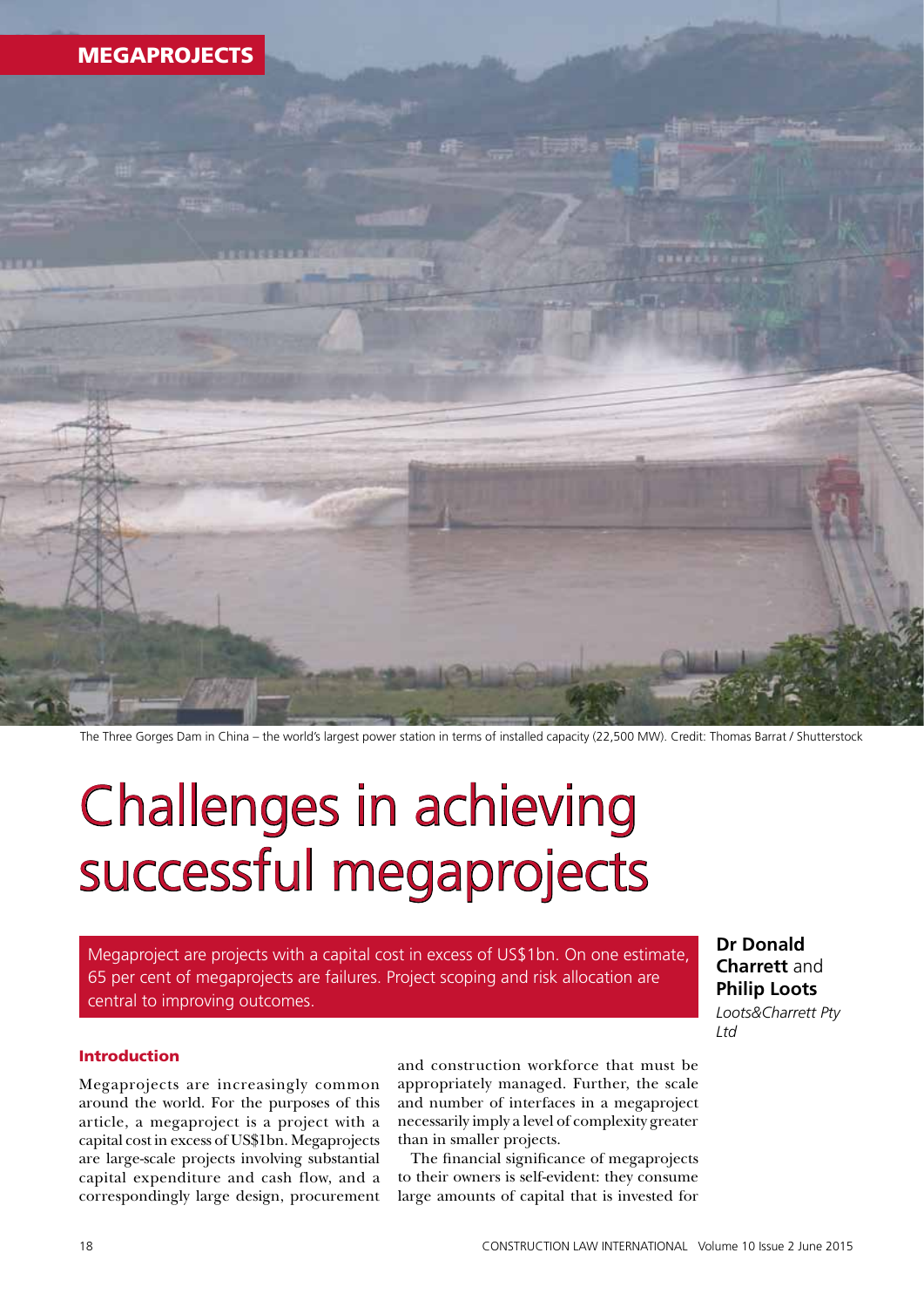

anticipated future income streams (in the case of private enterprises) or for the provision of efficient public infrastructure (in the case of government enterprises). Whether publicly or privately funded, project sponsors are looking for efficient deployment of capital to produce successful projects.

Notwithstanding the importance of megaprojects to their sponsoring organisations – and to the contractors who build them – there are well-documented examples of unsuccessful megaprojects that have destroyed billions of dollars of capital.<sup>1</sup> The scale of such capital destruction in some cases has resulted in the insolvency of the sponsoring company or the contractor.

Detailed studies of construction projects around the world have revealed a disturbing fact: the success rate of megaprojects is less than the success rate of smaller projects. These studies have identified a number of factors that have

contributed to the lack of megaproject success. This article discusses the findings of recent research in the hope that lessons can be learned from past unsuccessful projects to ensure that future megaprojects have a higher likelihood of success.

#### Project success and failure

The authors have previously discussed examples of unsuccessful projects, where that term was applied to projects that did not fulfil their expectations, or more specifically, where there was an unacceptable difference between expected and observed performance.<sup>2</sup> This definition includes unacceptable shortcomings in the execution time, cost or quality of a project. In this context, quality encompasses not only the quality of construction in respect of materials and workmanship, but also the design and whether the completed project fulfils the expectations for functionality and performance.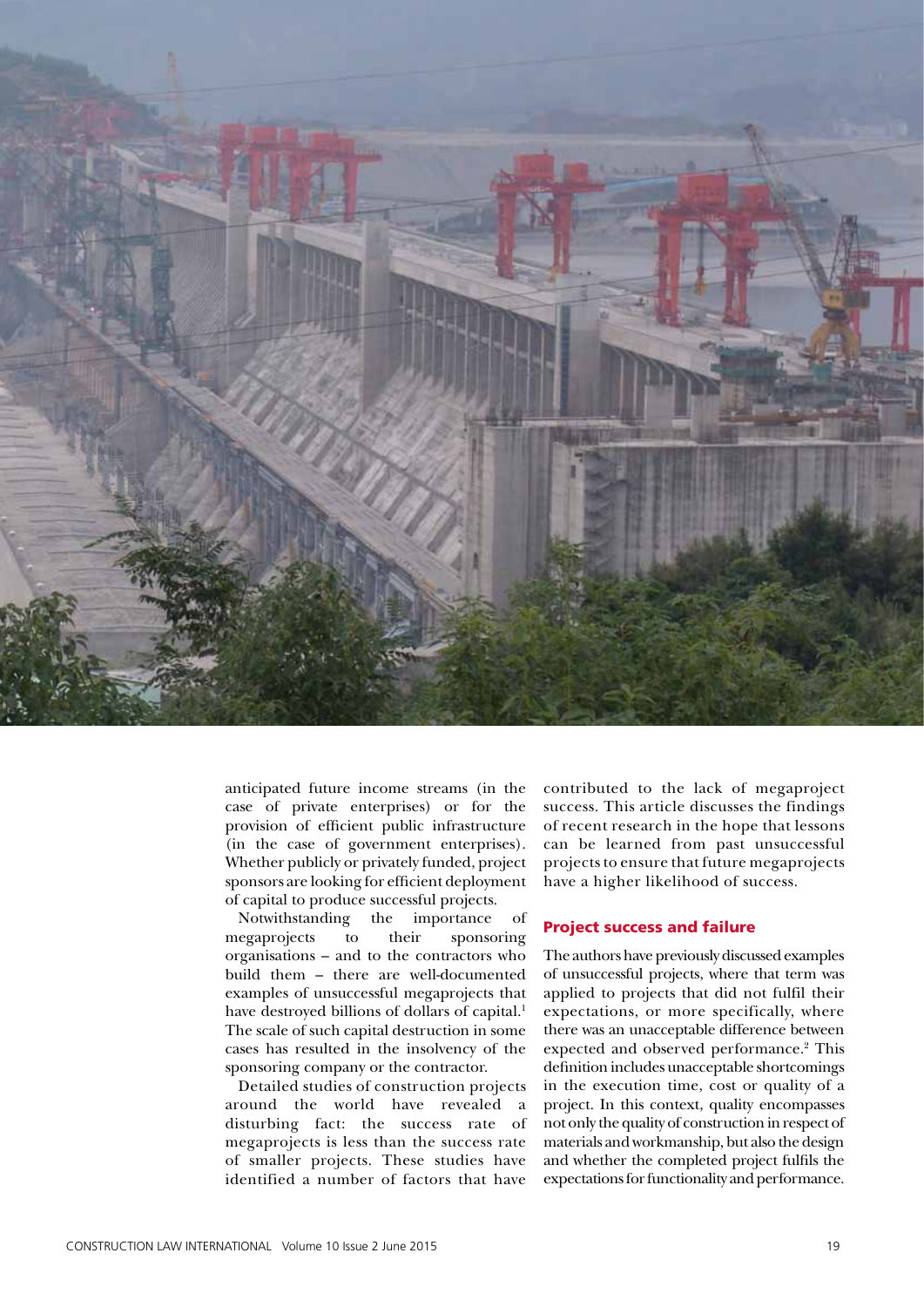Merrow assessed the success or failure of 318 industrial megaprojects (projects that make a product for sale with a total capital cost of more than US\$1bn), based on a detailed analysis of their performance. In his assessment of these megaprojects, Merrow used measurable criteria to assess project success or failure. He characterises an industrial project as a failure if it exceeds one or more of the following cost, time and quality thresholds:

- actual final cost exceeds the cost estimate made at the project sanction stage by more than 25 per cent;
- project spends more than 25 per cent greater than other projects with similar scopes;
- the execution schedule slips more than 25 per cent from the schedule forecast at project sanction;
- the project execution schedule is greater than 50 per cent more than the length of execution relative to similar projects; or
- there is significantly reduced production relative to that planned into the second year after mechanical completion.3

The reported outcome of this assessment is quite surprising. Only 35 per cent of the megaprojects were successful, and these tended to be genuinely excellent projects on the time, cost and quality criteria. However, the 65 per cent of megaprojects that were considered to be failures:

- averaged 40 per cent cost overrun whilst being very expensive in absolute terms;
- slipped their execution schedule by an average of 28 per cent whilst being 15 per cent slower than a competitive schedule; and
- averaged only 65 per cent of planned production in the first year.

The 140 projects in the oil and gas production sector (41 per cent of the projects assessed) fared the worst of all. Of these megaprojects, 78 per cent were assessed as failures: cost overruns averaged 33 per cent; cost competitiveness was almost 40 per cent more than the industry average; and nearly two-thirds suffered severe operability problems. Minerals megaprojects failed around 70 per cent of the time, and had poor operability and cost growth.4

A survey of Australian construction projects in 2006 provided data on time and cost outcome of projects, based on quantitative research. Only 56 per cent of all projects surveyed were completed on time: 66 per cent of projects in the AUS\$20m–AUS\$50m range were completed on time, whereas only

*The scale and number of interfaces in a megaproject necessarily imply a level of complexity greater than in smaller projects*

50 per cent of projects valued at over AUS\$500m were completed on time.<sup>5</sup> The 2006 survey revealed that 38 per cent of projects were completed over budget. D&C contracts performed better than construct-only projects in this regard: 33 per cent of D&C projects exceeded their budget, by an average of 15 per cent, whereas 46 per cent of construct-only projects exceeded their budget, by an average of 19 per cent. $6$ 

#### Australian research

A major Australian law firm collaborated with the Australian Constructors Association in 2006, 2008, 2011 and 2014 (and with Infrastructure Partnerships Australia in 2006, 2008 and 2011) to carry out surveys of the Australian construction industry that were reported in four 'Scope for Improvement Reports' (the 'Reports').<sup>7</sup> These surveys involved more than 120 respondents, representing the spectrum of participants in Australian construction and infrastructure projects: public and private sector principals, contractors, consultants, financiers and industry bodies.

The Reports are valuable not only for their identification of issues that have contributed to unsuccessful projects, but for their constructive suggestions as to how these issues can be addressed to achieve more successful projects in the future. The timeframe spanned by these Reports covered the build up to and execution of an unprecedented number and scale of megaprojects in the Australian resources industry. For example, there were seven LNG plants with a total capital value of over AUS\$200bn under construction in early 2015.

The 2006 Report identified five 'pressure points' – issues that inhibit project delivery and create stress on a project or its participants. The 2014 Report also identified five pressure points, three of which were in the 2006 Report:

- a shortage of skilled resources;
- inadequate scoping; and
- poor risk allocation.

Two new pressure points were identified in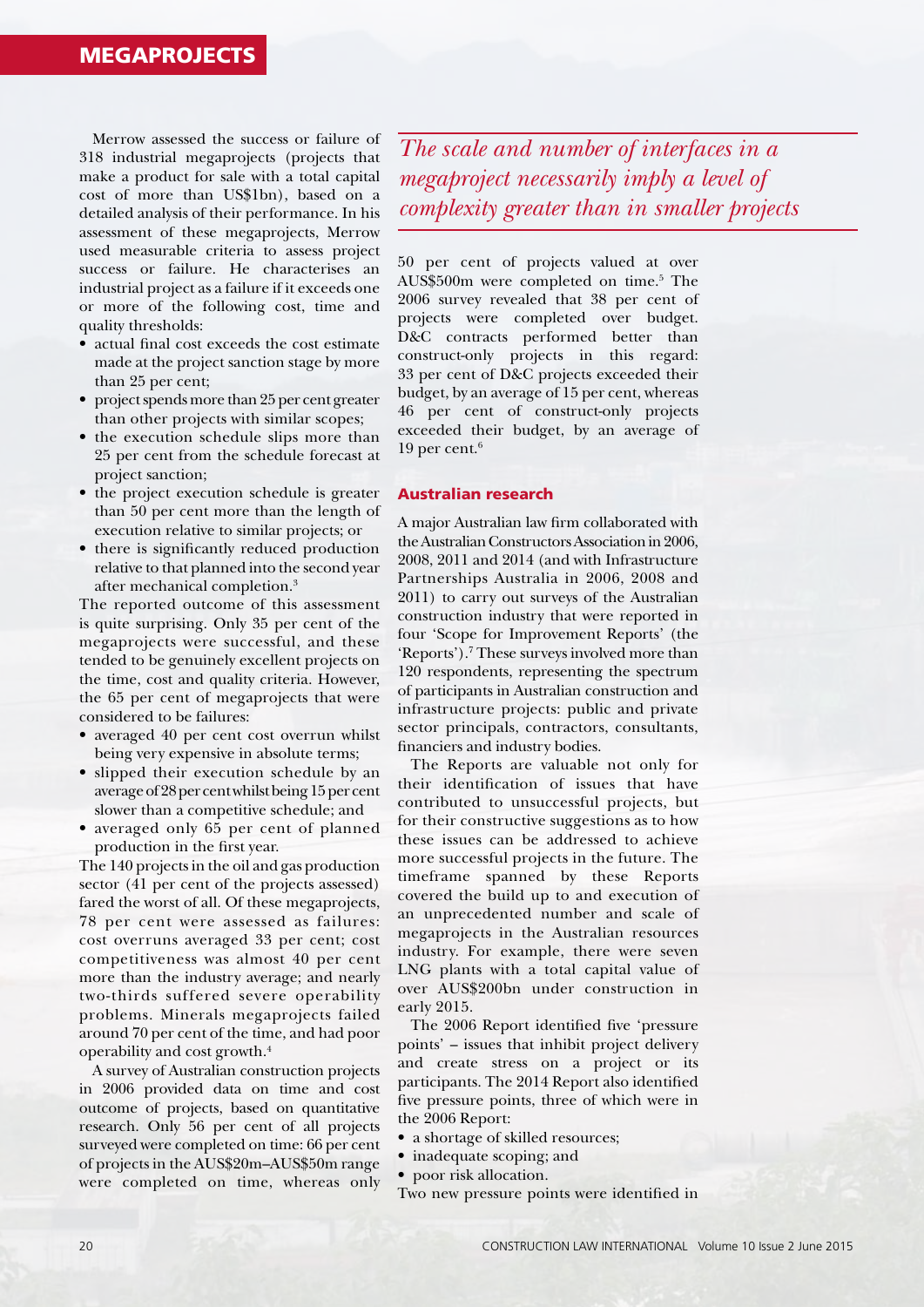2014: productivity; and costs of tendering. These issues, and the shortage of skilled resources, are specific to Australian conditions and may be related to the unprecedented demands on the construction industry arising from the boom conditions. Productivity and the shortage of appropriately skilled resources may impact the competitiveness of Australian megaprojects with those in alternative locations. However, they are external to any particular project; as longer term issues they need to be addressed on an industry-wide basis.

#### International research

Merrow identified seven key mistakes that companies make in developing and executing megaprojects:

- project sponsors endeavouring to retain all of the benefits of a project without adequate regard to the legitimate interests of other stakeholders;
- an aggressive project schedule that does not pay sufficient attention to project requirements;
- project development carried out without alignment with the underlying business deal;
- insufficient time and money invested in investigating the project's viability and feasibility prior to the final investment decision to sanction the project (front end loading);
- reducing cost estimates to satisfy investment criteria;
- transfer of cost and schedule risk to contractors; and
- terminating project managers of projects that overrun their budgets.<sup>8</sup>

#### What can be done to improve megaproject outcomes?

The various studies referred to have identified a number of issues that need to be addressed to improve project outcomes. This paper focuses on just two, scoping and risk allocation, issues that are within the control of the principal. These issues were addressed in detail in the 2008 and 2011 Reports respectively.

*The evidence shows that, when properly executed, megaprojects can be an outstanding success*

#### *Project scoping*

Scoping is the process of determining the contractual expression of an owner's project requirements. It involves the identification of the fundamental objectives of the project; development of the project requirements in the form of functional and performance outcomes and/or specific technical requirements to achieve those objectives; selection of the most appropriate contractual model and risk profile; and translation of these requirements into appropriate contractual scope documents for the project.<sup>9</sup>

Merrow uses the term 'front end loading' for the period in which the scope and execution detail of a project are defined before a final investment decision is made. He notes that adequate front end loading is expensive (three to five per cent of project cost), but is essential to successful projects as it drives cost and schedule predictability and minimises operational problems. The authors concur with Merrow, who considers that scope development, the second of the three phases of front end loading, is the most important stage in any project's development.<sup>10</sup>

Preparation of the project scope is based, implicitly and explicitly, on the required 'quality', which includes performance, functionality, durability, maintainability and operability. Selection of the appropriate quality will often involve a trade-off in determining the appropriate balance between schedule, cost and quality. A clear, well-defined project scope is necessary to produce a realistic cost estimate. It follows that cost estimates produced prior to project scoping will be unreliable. Further, if the scope subsequently changes, the costs will inevitably change.

The same applies in relation to the project schedule – a reliable schedule can only be prepared when the project scope has been defined. Subsequent significant changes in scope indicate that the project schedule will need to be reassessed in the light of those changes, which may impact the time in which the scope can practicably be executed.

Thus, in one sense, quality is an input into the scoping exercise, and cost and schedule are outputs from the process. However, as is well-known, there can be a complex trade-off between time, cost and quality in a project. Merrow presents a graph showing how changes in a project's internal rate of return are related to changes in operability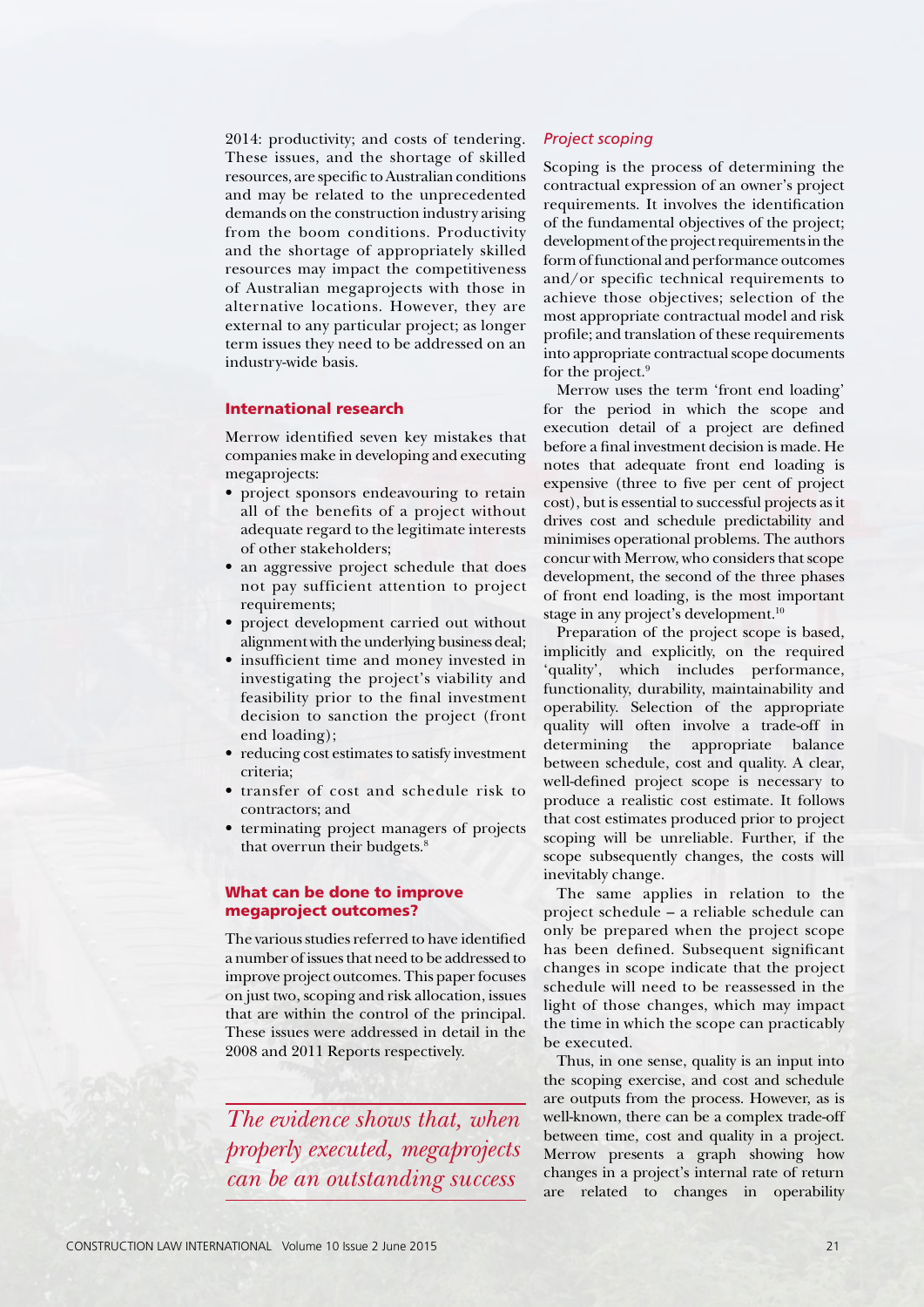('quality'), capital cost and schedule. This graph shows, for a target of 15 per cent real return on investment and constant market factors, that operability and capital costs have a far greater impact on internal rate of return than schedule. For example, a 30 per cent growth in capital cost results in investment returns of less than ten per cent, below a typical company's cost of capital. However, it would take more than a five per cent schedule improvement for every one per cent of additional cost for the return to be investment neutral.11 However, sometimes the additional cost of acceleration is necessary to address the bigger risk of failure to honour product sales contracts because of delayed completion.

Merrow emphasises that the targets for cost, schedule and quality must be established at the point when they are at least feasible in principle and will result in a valuable outcome for the project. He identifies three misguided trade-offs that frequently result in project failure:

- quality is sacrificed for low cost;
- cost is sacrificed for fast schedules; and
- quality is sacrificed for fast schedules. $12$

The 2006 Report highlighted that poor scoping at the outset of a project almost inevitably resulted in cost overruns, delayed completion and disputes. The 2008 Report identified a number of factors that result in poor scoping of Australian construction and infrastructure projects:

- lack of experienced and sufficiently competent personnel;
- insufficient time to prepare the scope documents;
- inadequate definition of project objectives by the principal, resulting in subsequent changes to the scope;
- corrections to scope documents;
- lack of consultation with end-users; and
- insufficient site information.<sup>13</sup>

The 2008 Report identified 16 practical steps for successful scoping, consistent with many of the front end loading issues identified by Merrow, including:

- clearly identify project objectives;
- bring together all relevant stakeholders and end users for the project;
- set realistic timeframes and budgets;
- interface the proposed project with related projects and existing infrastructure;
- manage the interplay between project scoping and the statutory environmental and planning approval process;
- clearly describe the project objective and requirements once identified;

*Three misguided trade-offs that frequently result in project failure [are]: quality if sacrificed for low cost; cost is sacrificed for fast schedules; and quality is sacrificed for fast schedules*

• choose the right approach for scope description; and

• choose the right contract delivery model.<sup>14</sup> The consequences of inadequate scoping of a project before a construction contract is entered into are well-known. Changes to scope during construction are inevitably disruptive, time-consuming and costly to implement via variations. Further, they frequently lead to disputes that are a distraction to the parties' project delivery aspirations, are time-consuming and expensive to resolve, and adversely impact their working relationship.

These consequences were revealed in the 2008 Report: 61 per cent of respondents said that inadequate scope documents resulted in a cost overrun, with more than half of those overruns costing more than ten per cent of the value of the project and a third more than 20 per cent. For megaprojects with a value of over AUS\$1bn, approximately one quarter experienced a cost overrun of more than 20 per cent of project value because of inadequacies in scope documents.

#### Risk

The definition of risk in Australian Standard AS4360:2004 is 'the chance of something happening that will have an impact on objectives'. Whilst that definition includes positive as well as negative impacts, consideration of risk in construction contracts usually refers to adverse impacts. A variety of risks are inherent in any construction project, and they need to be identified, allocated and managed.

It is a widely accepted principle that in a construction contract, each risk should be allocated to that party in the best position to manage and control it (the Abrahamson principle). It is also generally accepted that for each risk assumed by the contractor in a construction contract, a rational contractor will include the 'price' of that risk in its tender price. The price that a contractor puts on a particular risk will, however, vary with market circumstances. In the authors' view, under certain market conditions, not all contractors can be expected to be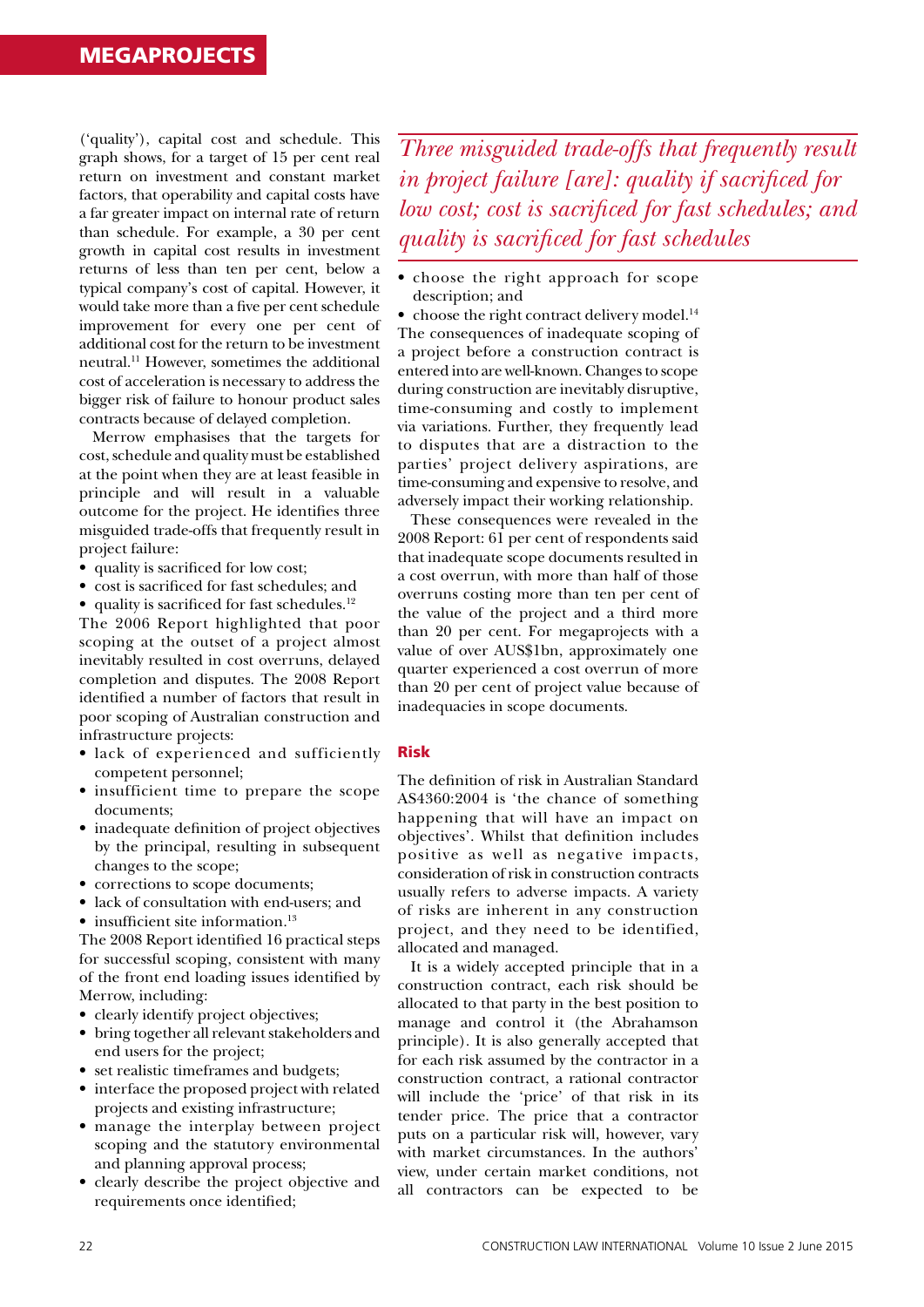'rational', so bid evaluation procedures should make appropriate allowances for this.

Risks need to be identified before they can be allocated or managed, and the time to do that is during the scoping process. One of the potential consequences of applying inadequate time and resources to the preparation of a project scope is that significant risks may not be identified. The 2011 Report stated that in nearly 30 per cent of projects, key risks were first identified only after contract signing.

The allocation of risks between principal and contractor is an area of significant contention. As the party generally preparing the tender and contract documents, the principal is normally the one that determines the allocation of risks in the construction contract. For a variety of reasons, principals are increasingly reluctant to assume many risks that, traditionally, have been their responsibility. Many contractors feel that they are inappropriately forced to assume many risks that they are unable to control or manage. Further, the competitive tendering environment means that they are unable to appropriately price these risks.

Respondents in the 2011 Report identified the following key risks as commonly allocated in an inappropriate manner:

- time for completion/delay;
- design;
- scope inadequacies; and
- site conditions.

Various consequences may arise from the inappropriate allocation of risks, and these will vary depending on the economic and individual circumstances. In a sellers' market, a contractor will put a high price on risks to ensure that its profit margin is preserved in the event that the risks eventuate. To the extent that risks do not eventuate, the principal has paid a high 'insurance' price that results in a windfall profit to the contractor, an outcome that may be acceptable to the principal. Conversely, in a buyers' market where the contractor has not adequately priced the risks (because of competition for contracts or because the risks have not been identified), the principal makes a windfall gain by not paying for the real cost of the risks. However, that windfall gain comes with a new set of risks for both principal and contractor, arising from the contractor being unable or unwilling to perform its contractual obligations.

Where unpriced (or inadequately priced) risks eventuate, the contractor may suffer substantial delay and/or monetary loss that